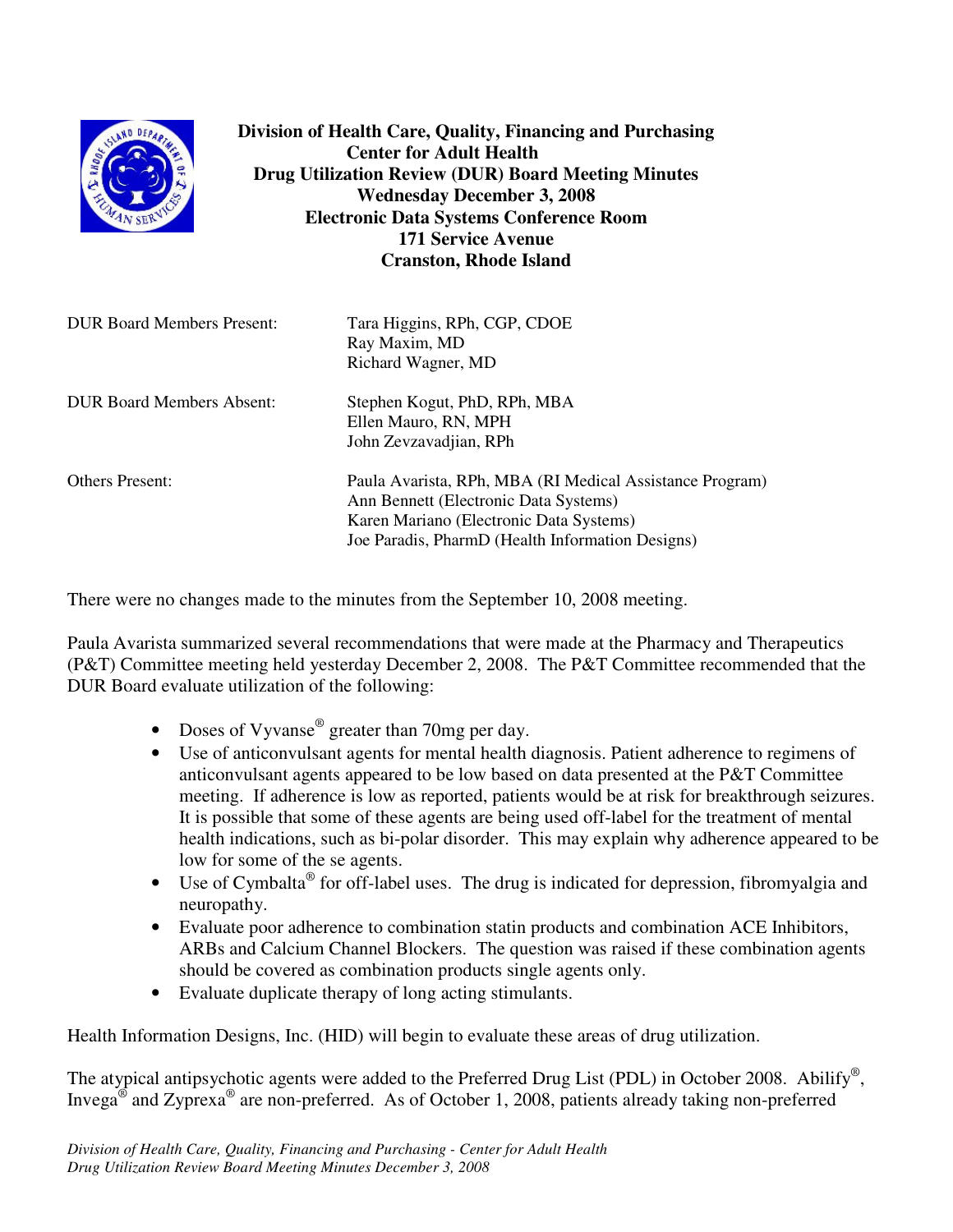agents were allowed to continue taking them. Patients starting new therapy with an atypical antipsychotic agent after October 1, 2008, are required to start therapy with a preferred agent. Prior authorization can be obtained for non-preferred agents if clinically justified.

In an effort to alert providers, top prescribers of atypical agents were contacted to let them know that the atypical agents would be added to the PDL. It was suggested that discharge planners, administrators and pharmacists at area hospitals be notified as well, to assist with patient treatment and discharge plans in an effort to improve compliance with the PDL with respect to the atypical antipsychotic agents.

There was concern raised that hospitalization rates of patients taking atypical antipsychotic agents should be monitored on a regular basis. If hospitalization rates do increase in the group of patients taking atypical antipsychotic agents, then any savings achieved from adding these agents to the PDL would be offset by increase expenditures on hospitalizations.

Dose optimization of the atypical antipsychotic agents was discussed since there is some cost savings that can be achieved by optimizing doses of these agents due to how various dosage strengths are priced. It was discussed that many patients have their doses titrated which results in them taking what would be considered a non-optimal dose, such as two 5mg tablets as opposed to one 10mg tablet. A suggestion was made to provide a soft edit back to the dispensing pharmacists at the point of service in an effort to improve the use of dose optimization of these agents. If an edit is used, it was recommended that the edit be a soft edit and not a hard edit that would stop the claim from processing and may result in the patients not receiving their medication. It was also suggested that dose optimization could be evaluated for several other classes of drugs.

Therapeutic duplication of antipsychotic agents was discussed. The rate of duplicate therapy in the Medicaid population, as determined by HID criteria, is greater in Rhode Island as compared to other states which contract drug utilization review services from HID such as Connecticut, Maryland and West Virginia. It was recommended that the Community Mental Health Clinic Medical Directors be sent a letter describing the issue of duplicate therapy with antipsychotic agents and be shown data comparing Rhode Island with other states. It was also suggested that top prescribers of duplicate therapy be sent the same letter. It was also recommended that duplicate therapy of antipsychotic agents continue to be monitored.

There was also discussion of patients who were started on an injectable antipsychotic agent who continued taking a concurrent oral agent. There was more concern with continuing educational intervention efforts directed at patients receiving duplicate oral agents as opposed to those receiving an injectable agent along with a concurrent oral agent.

The utilization of narcotics was discussed. It was noted that there are no comprehensive pain management centers in Rhode Island which likely has an impact on narcotic utilization. The utilization of Suboxone ® was also discussed. There were a few patients found to have claims for an opioid while taking Suboxone®. The Board agreed that there should be no patient confidentially issues with notifying a Suboxone® prescriber that their patient had received an opioid from another prescriber. However, for patients in Federal drug treatment programs using methadone, primary care providers prescribing opioids, can not be notified that the patient is in a drug treatment program due to strict confidentiality regulations. The Board also recommended reviewing prescribers of Suboxone® to insure that they were all listed on the current registry of approved